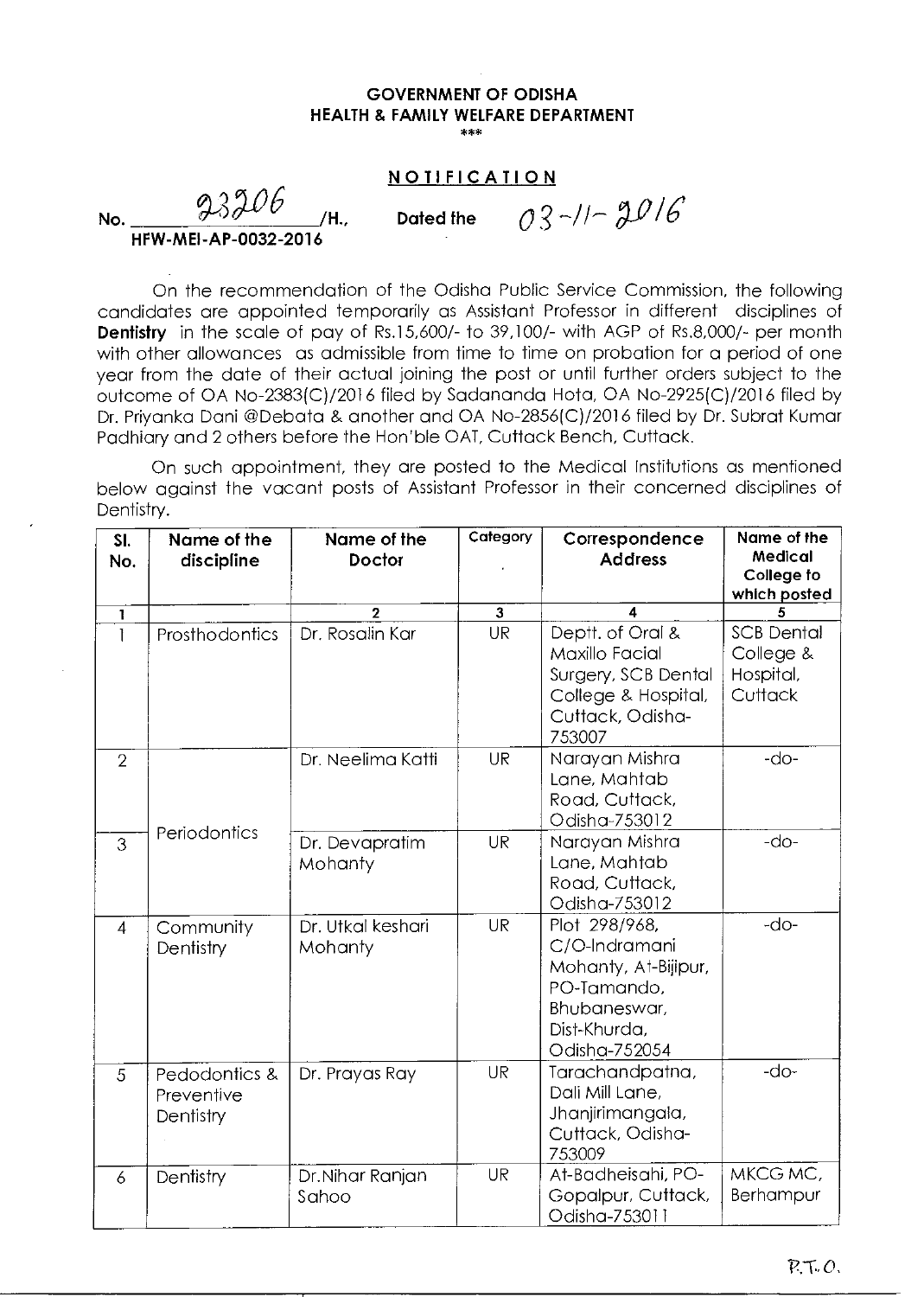|   | Oral &<br>Maxillofacial<br>Surgery  | Dr. Shadab Ali<br>Baig | UR | Baig Villa, Saidani<br>Bagicha, Tulsipur,<br>Cuttack, Odisha-<br>753008                                          | <b>SCB Dental</b><br>College &<br>Hospital,<br>Cuttack |
|---|-------------------------------------|------------------------|----|------------------------------------------------------------------------------------------------------------------|--------------------------------------------------------|
| 8 | Oral Pathology<br>&<br>Microbiology | Dr. Rachna Rath        | UR | C/O-Dr. Jagannath<br>Mohapatra<br>Plot No-B-35, Sahid<br>Nagar,<br>Bhubaneswar,<br>Dist-Khurda,<br>Odisha-751007 | $-do-$                                                 |

The above appointees should join their assignment within 15(fifteen) days from the date of issue of the Notification failing which, their appointment order will automatically stand cancelled.

By order of the Governor

 $\sqrt{6}$ 

Deputy Secretary to Government

Dep<br>**Memo No.**  $2307$ , Dated the  $03$ -11- $30/6$ 

Copy forwarded for information and necessary action to the:

- 1. Principal AG (A&E), Odisha, Bhubaneswar.
- 2. Secretary, OPSC, Odisha, Cuttack .
- 3. G.A.(S&E)/G.A.(CCR) Department.
- 4. P.S. to Chief Minister, Odisha/P.S. to Minister, Health & Family Welfare., Odisha/ O.S.D. to Chief Secretary, Odisha/P.S. to Principal Secretary to Government, Health & F.W., Department.
- 5. Director, Medical Education & Training, Odisha, Bhubaneswar / Director, VIMSAR, Burla/DHS, Odisha, Bhubaneswar/Dean & Principal, SCB MC, Cuttack/MKCG, MC, Berhampur/VIMSAR, Burla/Superintendent, SCB MCH, Cuttack/MKCG MCH, Berhampur/VIMSAR, Burla/Supdt., SVPPGIP, Cuttack/ Principal SCB Dental College & Hospital, Cuttack/Joint Director(SHRMU), 0/0 the DHS, Odisha, Bhubaneswar/Doctors Concerned.
- 6. Head, Portal Group, IT Centre, Secretariat with a request to post the Notification in<br> **website:** http://www.odisha.gov.in/health portal/index.html for general website: http://www.odisha.gov.in/health\_portal/index.html information.
- 7. MS-I/MS-11 Section/Conf. & Proceeding Section/I.T. Cell/ME-I Section (GF-10 Spare copies), Health & Family Welfare Department.

 $9.11^{6}$ Deputy Secretaly to Government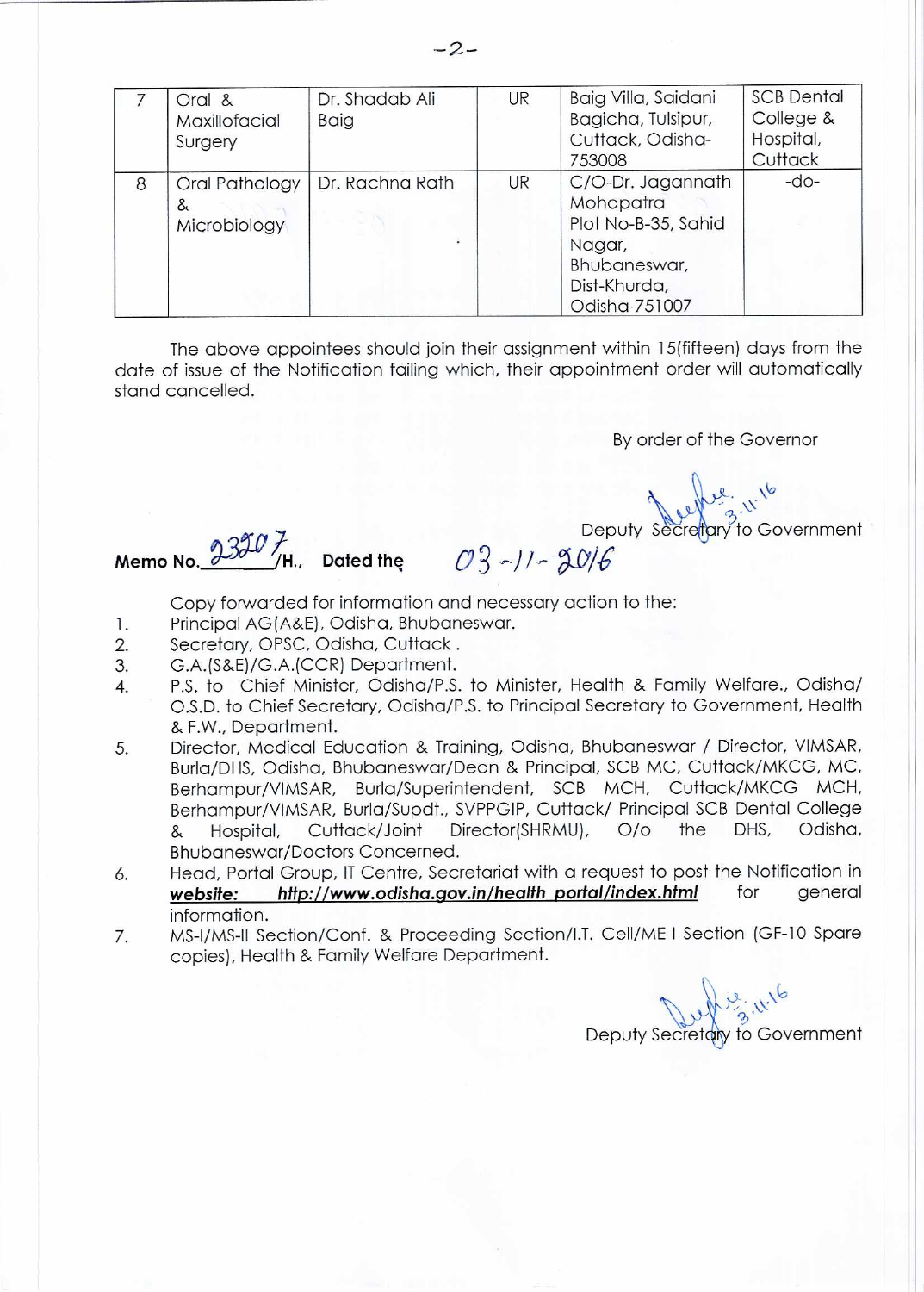#### **GOVERNMENT OF ODISHA HEALTH & FAMILY WELFARE DEPARTMENT**   $***$

### **NOTIFICATION**

**No.**  $\frac{136400}{456000000000}$  /H., Dated the  $\frac{93}{4}$  -1/  $\frac{30}{6}$ **HFW-MEI-AP-0032-2016** 

On the recommendation of the Odisha Public Service Commission, the following candidates are appointed temporarily as Assistant Professor in the discipline of **Surgery** in the scale of pay of Rs.15,600/- to 39,100/- with AGP of Rs.8,000/- per month with other allowances as admissible from time to time on probation for a period of one year from the date of their actual joining the post or until further orders subject to the outcome of PP No-282(C)/2016 filed by Dr. Swarupa Nanda Mallick & another and OA No-2064(C)/2016 filed by Dr. Amar Kumar Behera before the Hon' ble OAT, Cuttack Bench, Cuttack.

On such appointment, they are posted to the Medical Institutions as mentioned below against the vacant posts of Assistant Professor in the discipline of Surgery.

| SI.            | Name of the Doctor    | Category                | Correspondence                    | Name of the                          |
|----------------|-----------------------|-------------------------|-----------------------------------|--------------------------------------|
| No.            |                       |                         | <b>Address</b>                    | <b>Medical College to</b>            |
| 1              | $\overline{2}$        | $\overline{\mathbf{3}}$ | 4                                 | which posfed                         |
| $\mathbf{1}$   | Dr. Subhabrata Das    | UR                      | S/O-Purusottam Das                |                                      |
|                |                       |                         | Vijay Vihar 4 <sup>th</sup> Lane, | <b>MKCG Medical</b>                  |
|                |                       |                         | Berhampur, Ganjam,                | College,                             |
|                |                       |                         | Odisha-760004                     | Berhampur                            |
| $\overline{2}$ | Dr. Sarada Prasanna   | <b>UR</b>               | Plot No-4773/9,                   | <b>SCB Medical</b>                   |
|                | Sahoo                 |                         | Chakeisiani, Rasulgarh,           | College, Cuttack                     |
|                |                       |                         | Bhubaneswar, Khurda,              |                                      |
|                |                       |                         | Odisha-751010                     |                                      |
| 3              | Dr. Niranjan Sahoo    | <b>UR</b>               | Qr. No-3R/15, MKCG                | <b>MKCG Medical</b>                  |
|                |                       |                         | Medical Campus,                   | College,                             |
|                |                       |                         | Berhampur, Ganjam,                | Berhampur                            |
|                |                       |                         | Odisha-760004                     |                                      |
| 4              | Dr. Sucheta Panigrahi | UR                      | Qr. No-D14, Doctors               | <b>MKCG Medical</b>                  |
|                |                       |                         | Colony, Burla, Po-Burla,          | College,                             |
|                |                       |                         | Sambalpur, Odisha-                | Berhampur                            |
|                |                       |                         | 768017                            |                                      |
| 5              | Dr. Haladhar Naik     | <b>ST</b>               | Kathagola Sahi, Near              | <b>SCB Medical</b>                   |
|                |                       |                         | Good Luck Hospital,               | College, Cuttack                     |
|                |                       |                         | Mangalabag, Cuttack,              |                                      |
|                | Dr. Dhirendra Nath    |                         | Odisha-753001                     |                                      |
| 6              | Soren                 | <b>ST</b>               | Qr. No-3R/39, Doctors             | <b>MKCG Medical</b>                  |
|                |                       |                         | Colony, VSS Medical               | College,                             |
|                |                       |                         | College, Burla,                   | Berhampur. He is                     |
|                |                       |                         | Sambalpur, Odisha-<br>768017      | deployed to work                     |
| $\overline{7}$ | Dr. Amar Kumar        | SC                      | Krishna Kunj Apartment,           | at VIMSAR, Burla                     |
|                | Behera                |                         | Flat No-204, Bhoi Nagar           | <b>MKCG Medical</b>                  |
|                |                       |                         | Road-8, Unit-9,                   | College,                             |
|                |                       |                         | Bhubaneswar, Khurda,              | Berhampur. He is<br>deployed to work |
|                |                       |                         | Odisha-751022                     | at VIMSAR, Burla.                    |
|                |                       |                         |                                   |                                      |